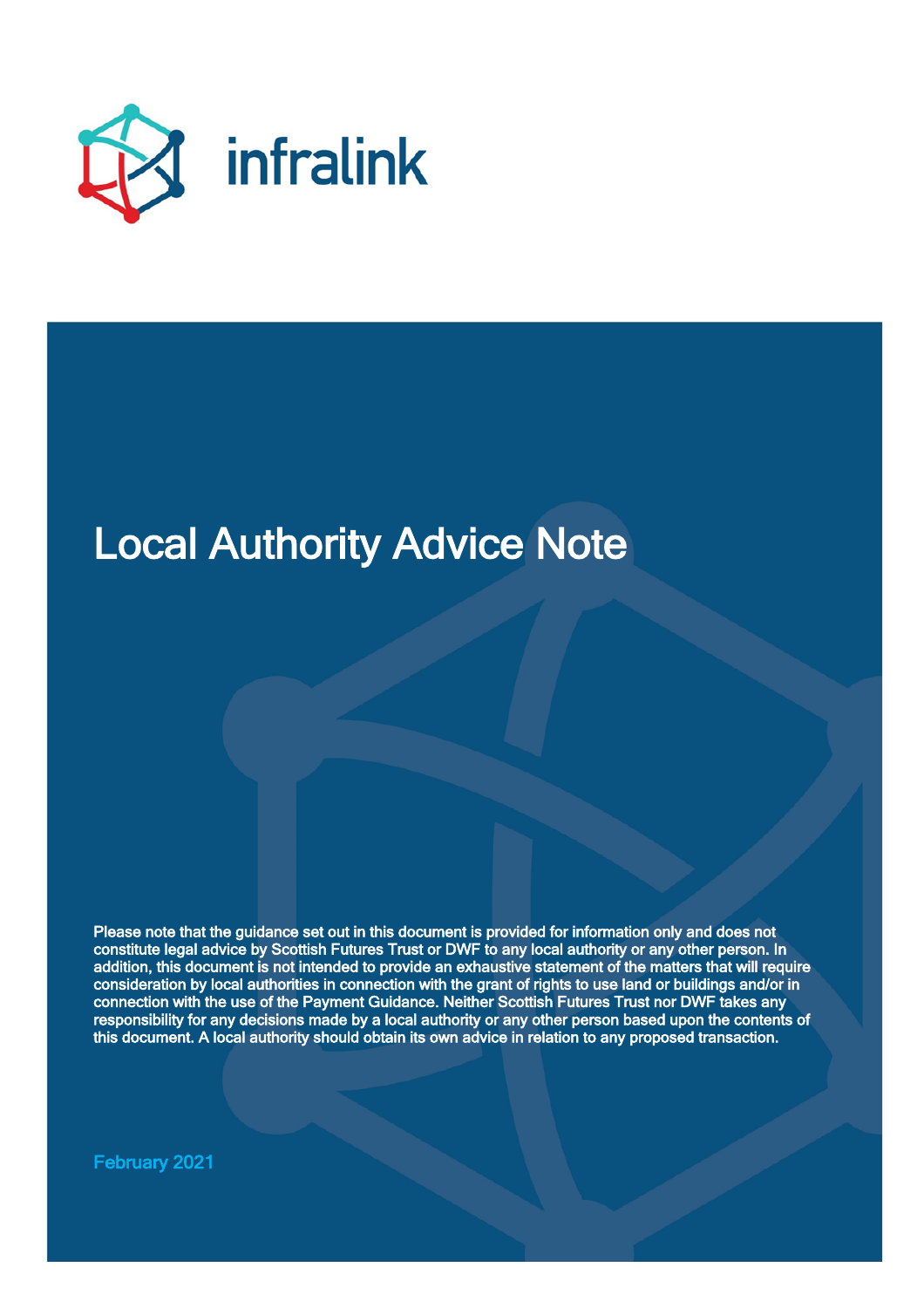

## **1.** Introduction

- 1.1 This document has been prepared by Scottish Futures Trust in conjunction with DWF to help provide initial guidance to local authorities on how the Infralink Payment Guidance takes account of:
	- 1.1.1 subsidy control law considerations; and
	- 1.1.2 a local authority's "best consideration" duties under the 1973 Act.
- 1.2 The Payment Guidance aims to assist Scottish local authorities to determine a market value for certain types of commonly occurring transactions.
- 1.3 The Payment Guidance forms part of the Infralink toolkit that has been developed in consultation with the public sector and the mobile industry. Used with the Standard Lease, the toolkit will offer a credible option to current practice by establishing a balanced and transparent starting point for discussions between potential landlords and tenants. For both sides this will make negotiations and deployment more efficient and can result in improved connectivity in an area.**<sup>1</sup>**
- 1.4 From 1 January 2021, the "subsidy control rules" replaced the EU state aid laws that applied in the UK prior to Brexit. The content of this document is based on the legal position that applies as at February 2021, taking into account the UK Government's guidance on subsidy control rules<sup>2</sup>. Specific legislation on the matter may be implemented by the UK Government, which could impact upon the guidance provided here.
- 1.5 As there are developments in legislation, case law, or practice, this document will be updated so please check that you are using the most recent version.
- 1.6 A fuller, more detailed note on the background to the subsidy control rules and best consideration duties has been produced by Infralink and is available on request.

## **2.** Subsidy Control Rules and the Payment Guidance

## 2.1 Why does a local authority need to consider subsidy control rules when negotiating a lease with a mobile operator?

- 2.1.1 The new subsidy control rules potentially apply to any use of state "resources" and can apply to leases of or wayleaves over a local authority's land or buildings.
- 2.1.2 A subsidy by a local authority could occur when a local authority grants a lease or wayleave for free or at a discount to the relevant market rate.
- 2.1.3 If the local authority can demonstrate that the mobile operator is paying a market rate for the rights granted under the lease, then there is unlikely to be any advantage being

<sup>&</sup>lt;sup>1</sup> For more information about Infralink and the toolkit please visit http://infralink.scottishfuturestrust.org.uk/

**<sup>2</sup>** Prior to the implementation of specific UK legislation, the UK Department for Business, Energy and Industrial Strategy has prepared some guidance to assist public authorities in mapping their way through the current rules, which can be found here.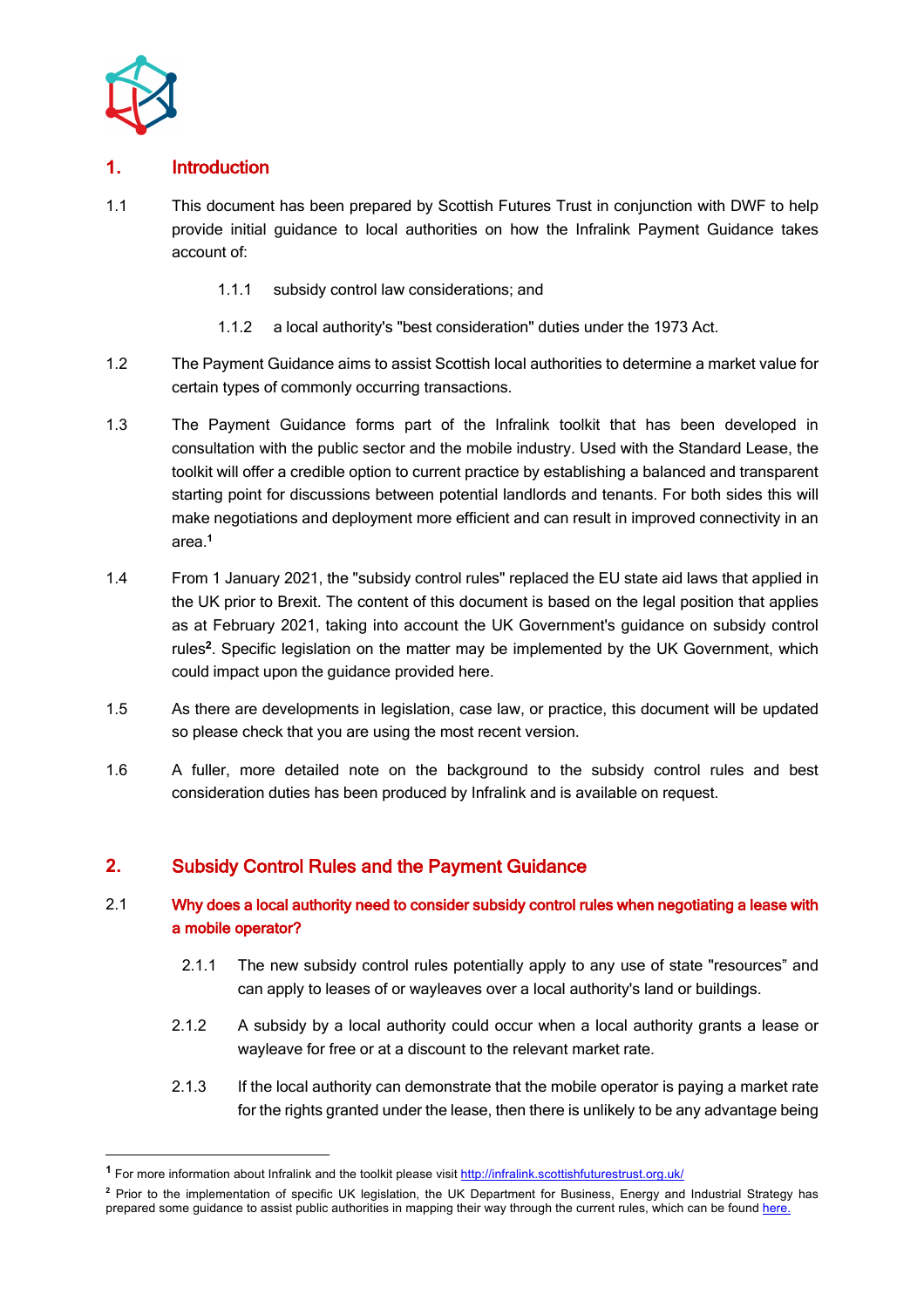

conferred on the mobile operator and, in turn, the subsidy control rules should not apply.

#### 2.2 Is the Payment Guidance compliant with the subsidy control rules?

- 2.2.1 The Payment Guidance has been designed so that the subsidy control rules do not apply.
- 2.2.2 It assists local authorities to determine a market value by conducting an appropriate economic evaluation on the same basis as a site provider in the private sector would. This is reflected in Stage 1 of the Payment Guidance that:
	- 2.2.2.1 takes into account the "no-network" principle that applies under the Electronic Communications Code<sup>3</sup>, and the associated case law;
	- 2.2.2.2 reflects relevant market valuation information; and
	- 2.2.2.3 adopts a "rounding-up" approach to the valuation bandings to take account of commonly accepted tenant benefits in relation to the relevant asset type and use.
- 2.2.3 The Payment Guidance does not remove the need for local authorities to consider leases on a case-by-case basis. The application of Stages 2 and 3 of the Payment Guidance (relating to specific Tenant Benefits and Landlord Burdens) will still require consideration by the local authority. In addition, the Payment Guidance will not apply to all types of sites/transactions and will not be appropriate for unusual or exceptional transactions, or transactions where the "no-network" value of the site is actually greater than the value of its use for installation of digital infrastructure.
- 2.2.4 The Payment Guidance should provide useful guidance to local authorities and their property teams/advisers, by providing a common framework that allows negotiations to begin from a fair and credible starting point, and with the comfort that it has been designed with the subsidy control rules in mind, thereby reducing the time it takes to agree the terms of a lease. However, the Payment Guidance does not remove the need for local authorities to engage with their property teams/advisers on relevant transactions.

<sup>3</sup> The Electronic Communications Code is set out in Schedule 3A to the Communications Act 2003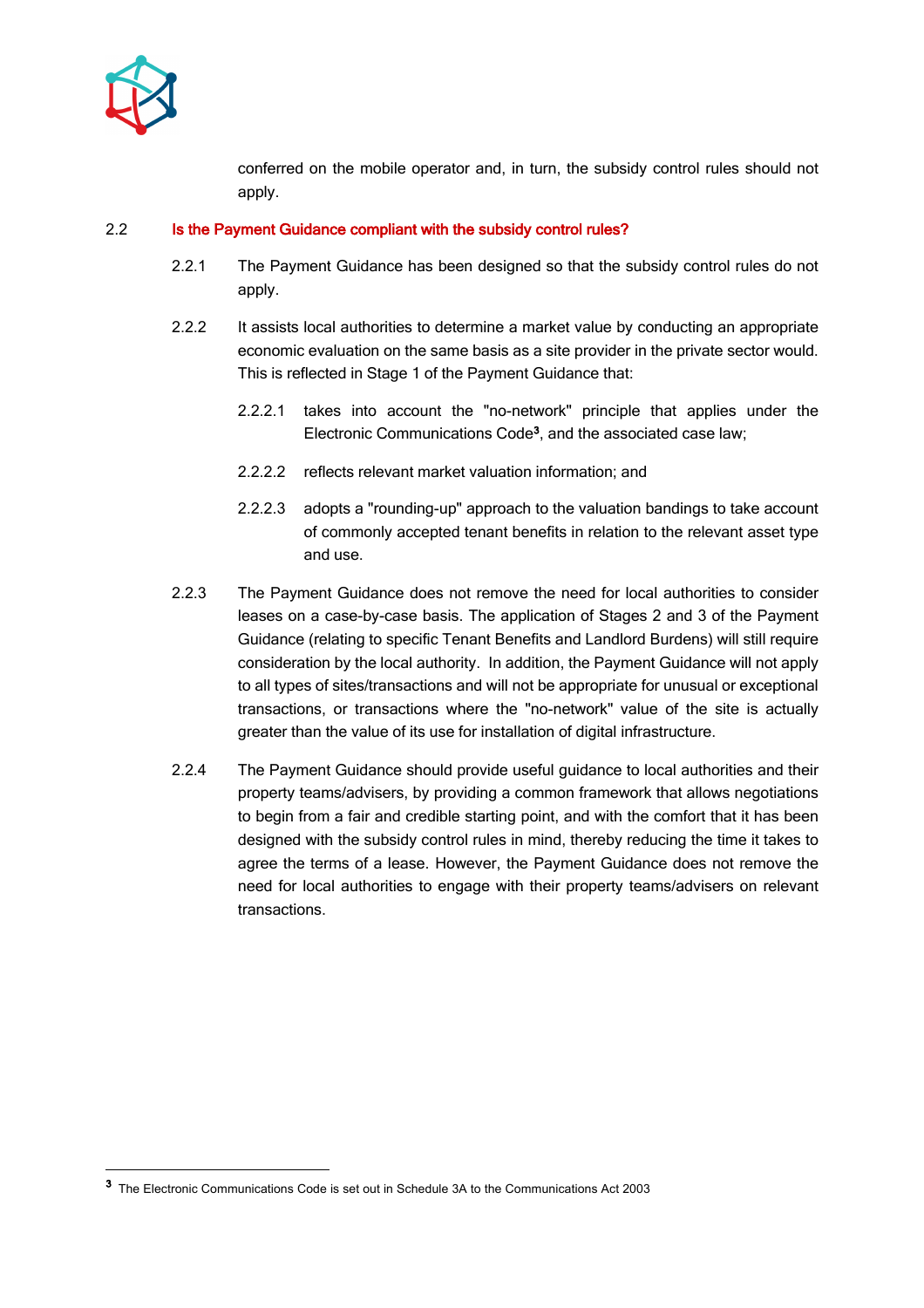

## **3.** Other Statutory and Internal Governance Rules

#### 3.1 Are there are any other rules that a local authority needs to consider when setting the fees payable under a lease?

- 3.1.1 Local authorities in Scotland are subject to certain statutory duties in relation to the sale or lease of land. The requirements of the relevant legislation are summarised in Non-Statutory Guidance published by the Scottish Government**<sup>4</sup>** .
	- 3.1.2 One of the key requirements is known as the 'best consideration' requirement under the 1973 Act<sup>5</sup>. It puts a duty on local authorities to dispose of land for the "best consideration that can reasonably be obtained". There are exceptions where the disposal consideration is not the best but considered reasonable and is likely to contribute to the economic development or regeneration, health, social well-being, or environmental well-being of an area or person in the area of the local authority**<sup>6</sup>** .
- 3.1.3 The Non-Statutory Guidance also highlights that local authorities should consider "whether or not it would be prudent, particularly in high value cases, to seek an independent valuation to provide an additional level of assurance".
- 3.1.4 A local authority should also consider whether there are any specific internal policies, standing orders, audit requirements or other governance rules that need to be considered when determining the consideration, including any policies that have been implemented pursuant to the Scottish Ministers' Non-Statutory Guidance<sup>7</sup> in this area.

## 3.2 Is the Payment Guidance consistent with a local authority's "best consideration" duties under the 1973 Act?

3.2.1 We believe so. The Payment Guidance has been designed with local authorities' best consideration duties in mind by providing a framework to determine and agree a suitable market rate in an efficient manner. The mobile infrastructure installed on the site will improve connectivity to the wider area helping to support economic development and the provision of public services, education, and health.

**<sup>4</sup>** https://www.gov.scot/publications/disposal-land-local-authorities-scotland-regulations-general-guidance/

**<sup>5</sup>** Section 74 of the Local Government (Scotland) Act 1973

**<sup>6</sup>** Disposal of Land by Local Authorities (Scotland) Regulations 2010

**<sup>7</sup>** Including general "best value" duties under the Local Government in Scotland Act 2003